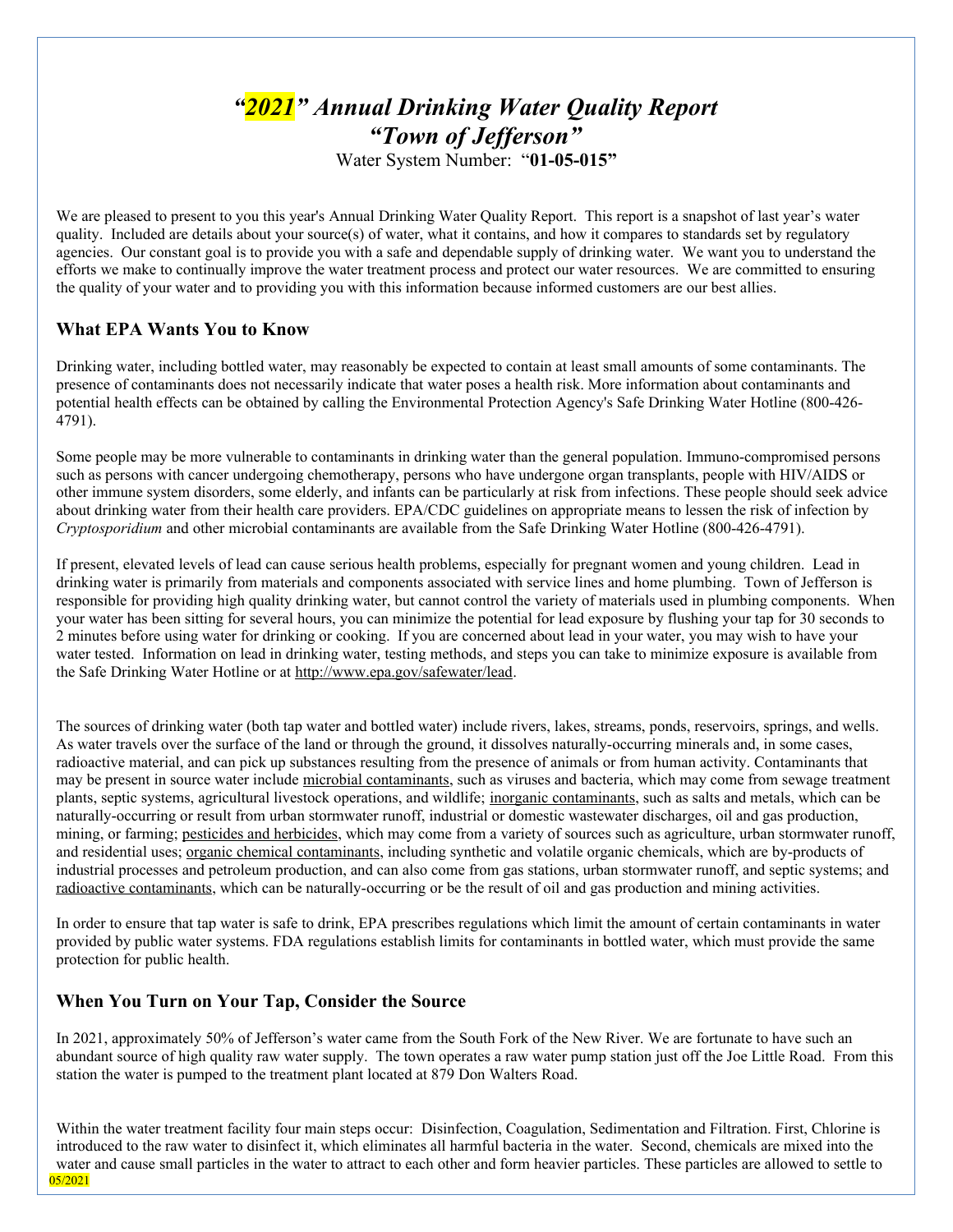the bottom of large tanks. The water then flows through multi-media filters composed of gravel, sand and anthracite to remove any remaining particles. Finally, phosphate and sodium carbonate are added to the finished water to prevent corrosion of pipes in the distribution system.

SURFACE WATER TREATMENT *Chemical Dosage Rates*

| Sodium carbonate (pH adjustment)10 to 25 ppm |  |
|----------------------------------------------|--|
|                                              |  |
|                                              |  |
|                                              |  |

The balance of Jefferson's water, about 50%, is provided by three deep wells which supply an average yield of 250 gallons per minute collectively. Each of these wells are chlorinated to insure adequate disinfection is maintained throughout the distribution system. If you have questions about this report or your water utility please contact Tim Church at 246-2165. We want our valued customers to be informed about their water utility. If you want to learn more please attend one of the regularly scheduled Board of Aldermen meetings at Jefferson Town Hall, 302 East Main Street on the fourth Monday of each month or give us a call at 246-2165 to schedule a tour of the Water Treatment Plant.

### **Source Water Assessment Program (SWAP) Results**

The North Carolina Department of Environmental Quality (DEQ), Public Water Supply (PWS) Section, Source Water Assessment Program (SWAP) conducted assessments for all drinking water sources across North Carolina. The purpose of the assessments was to determine the susceptibility of each drinking water source (well or surface water intake) to Potential Contaminant Sources (PCSs). The results of the assessment are available in SWAP Assessment Reports that include maps, background information and a relative susceptibility rating of Higher, Moderate or Lower.

The relative susceptibility rating of each source for Town of Jefferson was determined by combining the contaminant rating (number and location of PCSs within the assessment area) and the inherent vulnerability rating (i.e., characteristics or existing conditions of the well or watershed and its delineated assessment area). The assessment findings are summarized in the table below:

| <b>Susceptibility Rating</b><br><b>Source Name</b> |          | <b>SWAP Report Date</b> | Inherent<br><b>Vulnerability Rating</b> | <b>Contaminant Rating</b> |  |
|----------------------------------------------------|----------|-------------------------|-----------------------------------------|---------------------------|--|
| Well $# 6$ Waugh                                   | Moderate | September 2017          | Moderate                                | Lower                     |  |
| Well #7 Tyson                                      | Moderate | September 2017          | Moderate                                | Lower                     |  |
| Well #8 Woodcroft                                  | Lower    | September 2017          | Lower                                   | Lower                     |  |
| <b>South Fork New River</b>                        | Moderate | September 2017          | Higher                                  | Lower                     |  |

#### **Susceptibility of Sources to Potential Contaminant Sources (PCSs)**

The complete SWAP Assessment report for Town of Jefferson may be viewed on the Web at: https://www.ncwater.org/?page=600 Note that because SWAP results and reports are periodically updated by the PWS Section, the results available on this web site may differ from the results that were available at the time this CCR was prepared. If you are unable to access your SWAP report on the web, you may mail a written request for a printed copy to: Source Water Assessment Program – Report Request, 1634 Mail Service Center, Raleigh, NC 27699-1634, or email requests to swap@ncdenr.gov. Please indicate your system name, number, and provide your name, mailing address and phone number. If you have any questions about the SWAP report please contact the Source Water Assessment staff by phone at 919-707-9098.

It is important to understand that a susceptibility rating of "higher" does not imply poor water quality, only the system's potential to become contaminated by PCSs in the assessment area.

# **Your water system experienced no water quality violations or reporting deficiencies in 2021.**

# **Water Quality Data Tables of Detected Contaminants**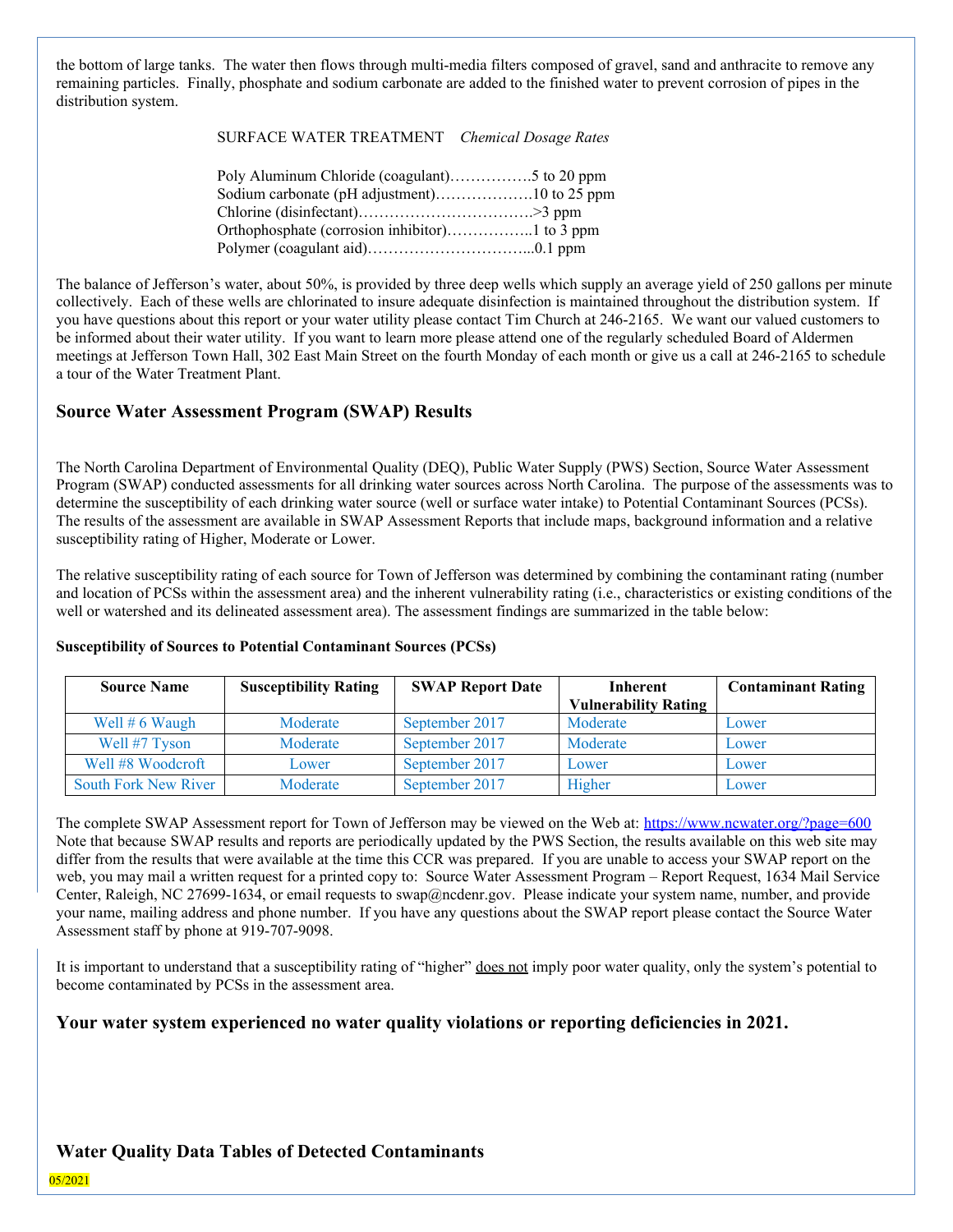We routinely monitor for over 150 contaminants in your drinking water according to Federal and State laws. The tables below list all the drinking water contaminants that we detected in the last round of sampling for each particular contaminant group. The presence of contaminants does not necessarily indicate that water poses a health risk. **Unless otherwise noted, the data presented in this table is from testing done January 1 through December 31, (2021).** The EPA and the State allow us to monitor for certain contaminants less than once per year because the concentrations of these contaminants are not expected to vary significantly from year to year. Some of the data, though representative of the water quality, is more than one year old.

### **Important Drinking Water Definitions:**

*Not-Applicable (N/A*) – Information not applicable/not required for that particular water system or for that particular rule.

*Non-Detects (ND)* - Laboratory analysis indicates that the contaminant is not present at the level of detection set for the particular methodology used.

*Parts per million (ppm) or Milligrams per liter (mg/L)* - One part per million corresponds to one minute in two years or a single penny in \$10,000.

*Parts per billion (ppb) or Micrograms per liter (ug/L)* - One part per billion corresponds to one minute in 2,000 years, or a single penny in \$10,000,000.

*Parts per trillion (ppt) or Nanograms per liter (nanograms/L)* - One part per trillion corresponds to one minute in 2,000,000 years, or a single penny in \$10,000,000,000.

*Parts per quadrillion (ppq) or Picograms per liter (picograms/L)* - One part per quadrillion corresponds to one minute in 2,000,000,000 years or one penny in \$10,000,000,000,000.

*Picocuries per liter (pCi/L)* - Picocuries per liter is a measure of the radioactivity in water.

*Million Fibers per Liter (MFL)* - Million fibers per liter is a measure of the presence of asbestos fibers that are longer than 10 micrometers.

*Nephelometric Turbidity Unit (NTU)* - Nephelometric turbidity unit is a measure of the clarity of water. Turbidity in excess of 5 NTU is just noticeable to the average person.

*Action Level (AL) -* The concentration of a contaminant which, if exceeded, triggers treatment or other requirements which a water system must follow.

*Treatment Technique (TT)* **-** A required process intended to reduce the level of a contaminant in drinking water.

*Maximum Residual Disinfection Level (MRDL)* – The highest level of a disinfectant allowed in drinking water. There is convincing evidence that addition of a disinfectant is necessary for control of microbial contaminants.

*Maximum Residual Disinfection Level Goal (MRDLG)* – The level of a drinking water disinfectant below which there is no known or expected risk to health. MRDLGs do not reflect the benefits of the use of disinfectants to control microbial contaminants.

*Locational Running Annual Average (LRAA)* – The average of sample analytical results for samples taken at a particular monitoring location during the previous four calendar quarters under the Stage 2 Disinfectants and Disinfection Byproducts Rule..

*Maximum Contaminant Level (MCL)* - The highest level of a contaminant that is allowed in drinking water. MCLs are set as close to the MCLGs as feasible using the best available treatment technology.

*Maximum Contaminant Level Goal (MCLG)* - The level of a contaminant in drinking water below which there is no known or expected risk to health. MCLGs allow for a margin of safety.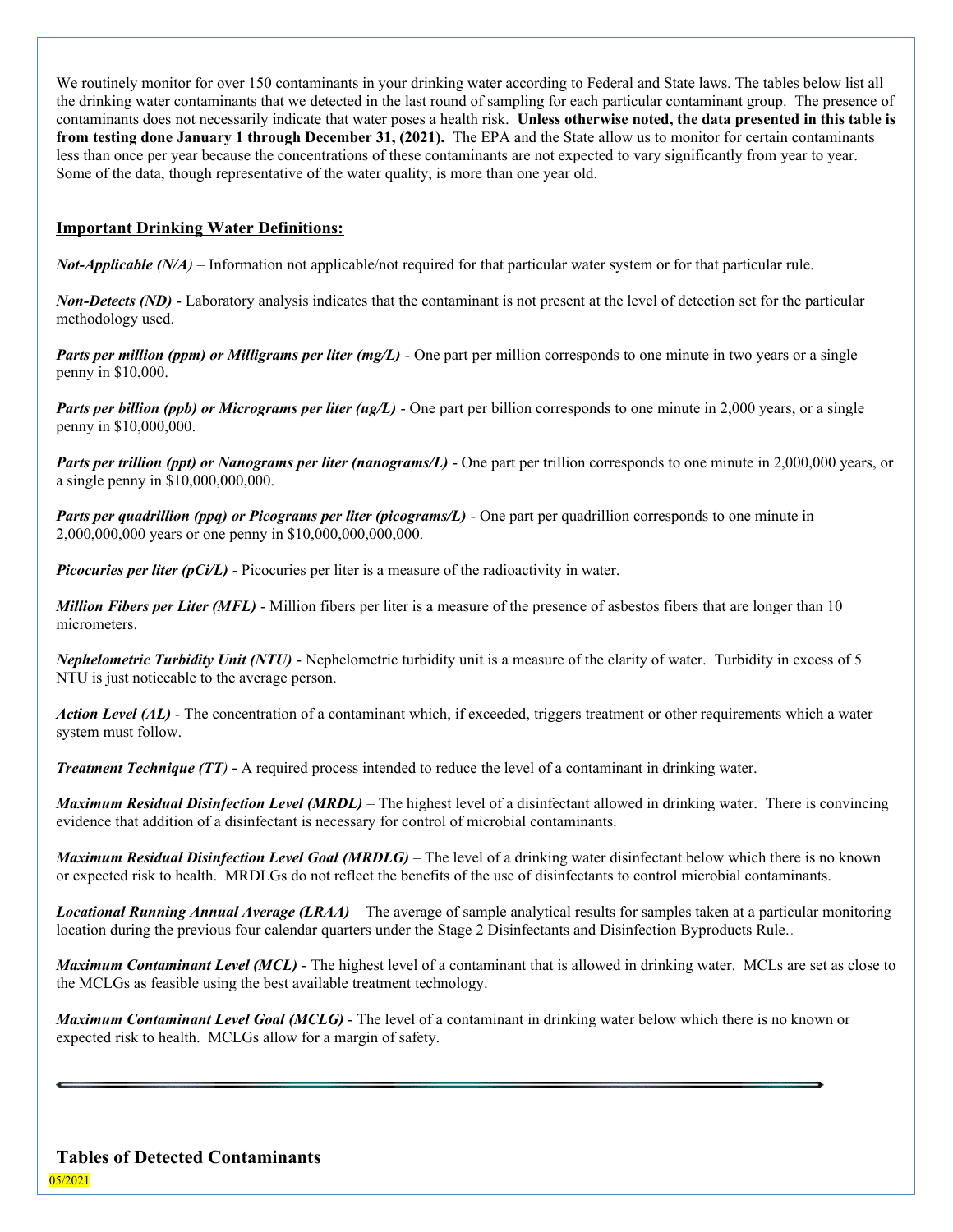#### **Turbidity\***

| Contaminant (units)                                                                           | Treatment<br>Technique<br>TT)<br>Violation<br>Y/N | Your Water  | MCLG | Treatment Technique (TT)<br>Violation if:                             | Likely Source of<br>Contamination |
|-----------------------------------------------------------------------------------------------|---------------------------------------------------|-------------|------|-----------------------------------------------------------------------|-----------------------------------|
| Turbidity (NTU) - Highest<br>single turbidity measurement                                     | N                                                 | .29 NTU     | N/A  | Turbidity $>1$ NTU                                                    |                                   |
| Turbidity (NTU) - Lowest<br>monthly percentage $(\% )$ of<br>samples meeting turbidity limits | N                                                 | $\%$<br>100 | N/A  | Less than 95% of monthly turbidity<br>measurements are $\leq 0.3$ NTU | Soil runoff                       |

 **\*** Turbidity is a measure of the cloudiness of the water. We monitor it because it is a good indicator of the effectiveness of our filtration system. The turbidity rule requires that 95% or more of the monthly samples must be less than or equal to 0.3 NTU.

#### **Lead and Copper Contaminants**

| Contaminant (units)                           | Sample Date    | Your<br>Water | Number of<br>sites found<br>above the AL | MCLG. | AL       | Likely Source of Contamination                                          |
|-----------------------------------------------|----------------|---------------|------------------------------------------|-------|----------|-------------------------------------------------------------------------|
| Copper (ppm)<br>(90 <sup>th</sup> percentile) | $9 - 8 - 2021$ | 0.407         |                                          | 1.3   | $AL=1.3$ | Corrosion of household plumbing<br>systems; erosion of natural deposits |
| Lead (ppb)<br>(90 <sup>th</sup> percentile)   | $9 - 8 - 2021$ | < 0.007       |                                          |       | $AL=15$  | Corrosion of household plumbing<br>systems; erosion of natural deposits |

#### **Total Organic Carbon (TOC)**

| Contaminant<br>(units)                                             | Year<br>Sample<br>α | <b>TT</b><br>Violation<br>Y/N | Your Water<br>(RAA<br>Removal<br>Ratio) | Range<br>Monthly<br>Removal<br>Ratio<br>Low - High | MCLG | <b>TT</b> | Likely Source of<br>Contamination       | Compliance Method<br>(Step 1 or $ACC#$ ) |
|--------------------------------------------------------------------|---------------------|-------------------------------|-----------------------------------------|----------------------------------------------------|------|-----------|-----------------------------------------|------------------------------------------|
| Total Organic<br>Carbon<br>(removal ratio)<br>$(TOC)$ -<br>TREATED | 2021                | N                             | 1.000                                   | $1.00 - 1.00$                                      | N/A  | <b>TT</b> | Naturally present in the<br>environment |                                          |

Total Organic Carbon (TOC) provides a medium for the formation of disinfection by-products (DPB's) including Total Trihalomethanes (TTHM) and Halacetic Acids (HAA5). To comply with the requirements of the EPA Disinfection & Disinfection By-Products Rule, Stage 1, the Town of Jefferson performs testing on paired samples of "source" water and "finished" water for TOCs on a quarterly basis.

#### **Stage 2 Disinfection Byproduct Compliance -** Based upon Locational Running Annual Average (LRAA)

| Disinfection<br>Byproduct | Year Sampled | MCL.<br>Violation  <br>Y/N | Your<br>Water<br>(highest LRAA) | Range<br>High<br>Low | <b>MCLG</b> | <b>MCL</b> | Likely Source of<br>Contamination           |
|---------------------------|--------------|----------------------------|---------------------------------|----------------------|-------------|------------|---------------------------------------------|
| TTHM (ppb)                |              |                            |                                 |                      | N/A         | 80         | Byproduct of drinking<br>water disinfection |
| Location (B01)            | 2021         | N                          | .021                            | $ND - 0.018$         |             |            |                                             |
| $HAA5$ (ppb)              |              |                            |                                 |                      | N/A         | 60         | Byproduct of drinking<br>water disinfection |
| Location (B02)            | 2021         | N                          | ND                              | ND                   |             |            |                                             |

The PWS Section requires monitoring for other misc. contaminants, some for which the EPA has set national secondary drinking water standards (SMCLs) because they may cause cosmetic effects or aesthetic effects (such as taste, odor, and/or color) in drinking water. The contaminants with SMCLs normally do not have any health effects and normally do not affect the safety of your water**.**

#### **Inorganic Contaminants**